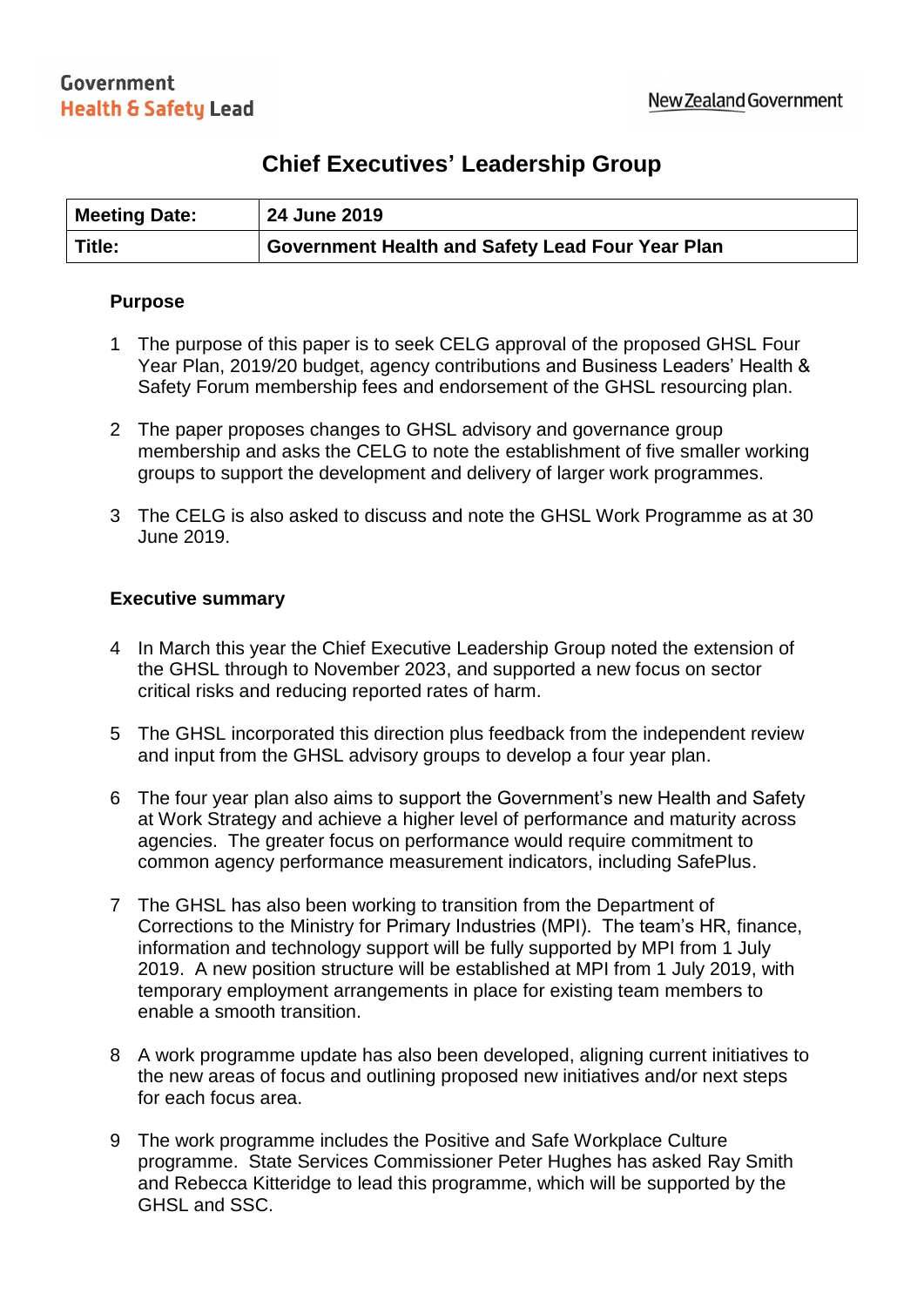- 10 A review of the GHSL advisory and governance structures has been conducted. It is proposed that the existing Agency Lead Advisory Group and Expert Advisory Panel continue, with some changes to membership to allow fresh ideas and perspective.
- 11 It is proposed that the National Secretary of the PSA attend future CELG meetings. This suggestion was made via the Deloitte review and it is believed that PSA's inclusion in the CELG would promote and support tripartite leadership of health and safety.
- 12 It is also proposed that the CELG membership be rotated to provide greater exposure across the 37 agencies over time.
- 13 The GHSL is also in the process of establishing "working groups" to provide input and to progress key longer-term programmes of work across our common critical risk and key focus areas. Working groups will include agency representatives, subject matter experts and other key stakeholders.

# **Four year plan**

- 14 A draft four year plan **(Appendix A)** has been developed for CELG approval.
- 15 When developing the four-year plan for the GHSL we sought to achieve the following;
	- Align the GHSL vision and objective to the vision, goals and priorities of the Government Health & Safety at Work Strategy 2018-2028.
	- Align sector performance and maturity to the SafePlus Framework.
	- Incorporate key focus areas, themes and common feedback from stakeholders as included in Deloitte's report of the GHSL and subsequent advisory and stakeholder meetings.
- 16 The plan also aims to show how we will work; using a collaborative and structured approach to work programme development, for example. It also proposes a balanced scorecard approach to measuring success across key priority areas. This will require commitment from agencies to conduct SafePlus assessments in order to provide a common indicator of agency and sector maturity.

# **Work Programme – June 2019 update**

- 17 A work programme update **(Appendix B)** has been prepared for CELG discussion and noting. It aligns current 2019 initiatives to the four year plan focus areas and provides an update on their status, along with proposed next steps and/or new initiatives for 2019-20 where these have been identified.
- 18 Further development of the GHSL 2019-20 work programme is underway, with working groups being established to support this development (see governance /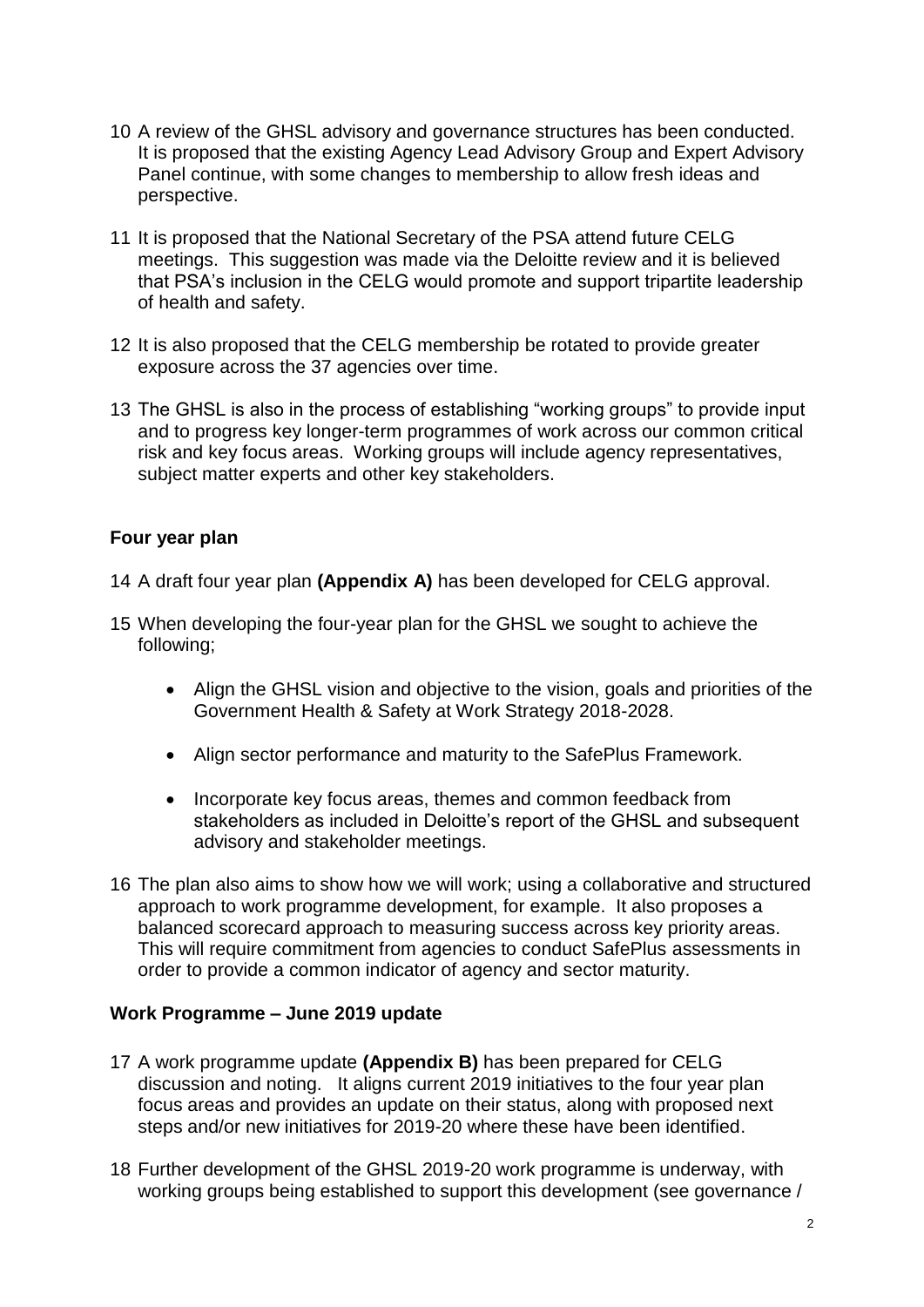consultation structure below).

- 19 The work programme incorporates the Positive and Safe Workplaces Programme*.* State Services Commissioner Peter Hughes has asked Ray Smith and Rebecca Kitteridge to lead this programme. It is expected to be an eighteen month to twoyear programme and will be supported by the GHSL and SSC.
- 20 A work programme update will be presented to the CELG each quarter.

### **Governance / Consultation Structure**

21 The GHSL has sought feedback on its' current consultation / governance structures and proposes a continuation of the existing advisory and steering groups, with some proposed changes to membership. See **Appendix C** for more detail on each group including purpose, meeting frequency and current vs. proposed membership.



22 The GHSL is also in the process of establishing "working groups" to provide input and to progress key longer-term programmes of work including our common critical risk and key focus areas. Working groups will include agency representatives, subject matter experts and other key stakeholders as shown below.

# **Working Groups**

# **Health incl.Mental Health**

• Agency H&S Leads • Agency specialists (e.g. wellness) • Expert Advisors

# • NZTA • WorkSafe

**Driving for Work**

### **Violence / Physical Security**

- GHSL
- Agency H&S Leads PSR
- PSA SSC/LDC

#### **Leadership & Organisaitonal Capability**

• Agency H&S Leads • BLHSF • IoD • PSA

#### **Positive and Safe Workplaces**  (programme with SSC) • SSC & GHSL • Expert Advisors • PSA • WorkSafe • Agency H&S and HR Leads

**Note**: These working groups are still being established and membership may vary over time.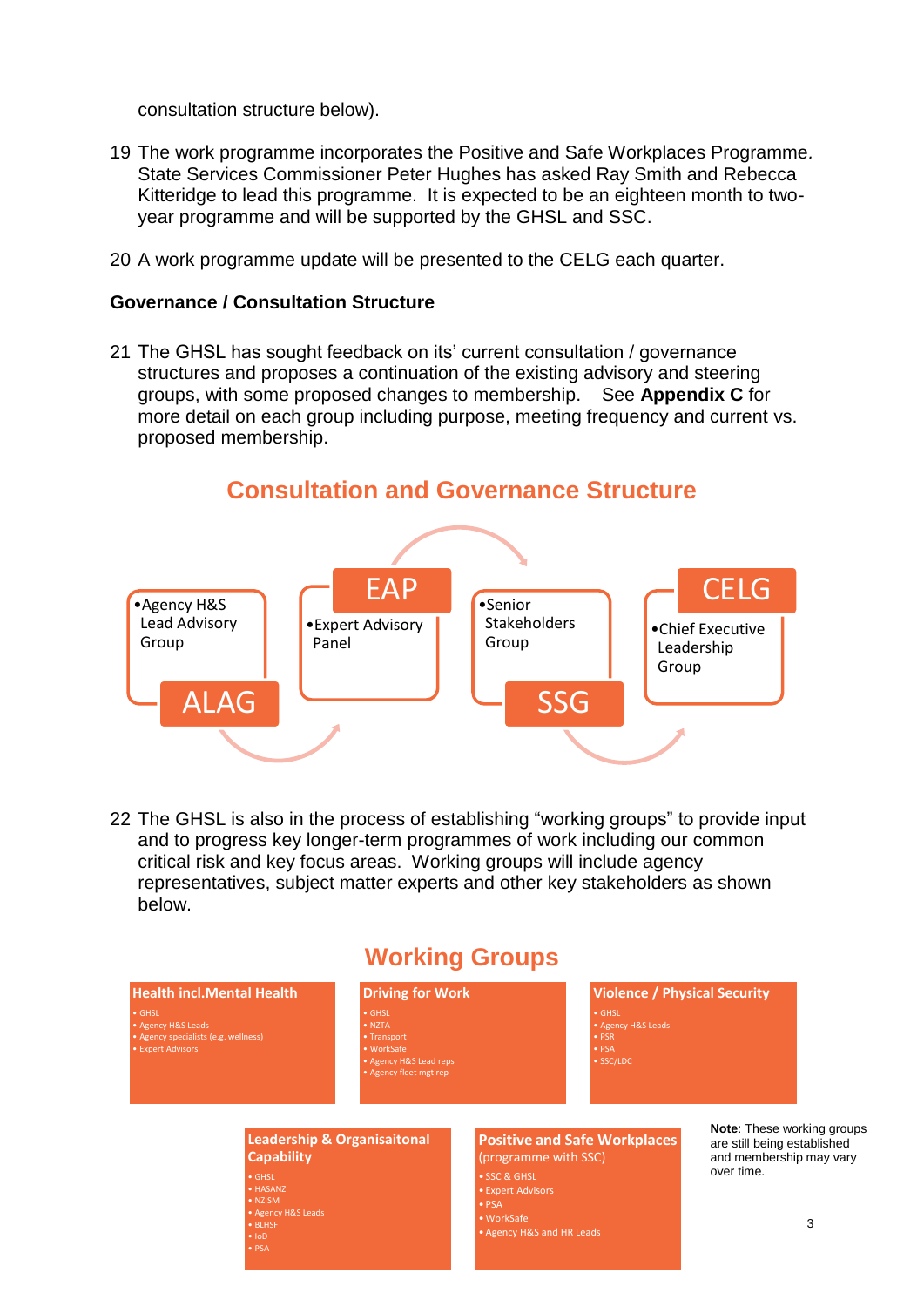# **2019/20 Budget**

23 Below is the draft 2019/20 GHSL budget for CELG approval.

| <b>Item</b>         | 2018/19 Budget | 2019/20 Budget | <b>Notes</b>            |  |
|---------------------|----------------|----------------|-------------------------|--|
| Staffing (total)    | 1,076,540      | 680,500        | Higher initial staffing |  |
|                     |                |                | during establishment    |  |
|                     |                |                | -Corrections covered    |  |
|                     |                |                | all leadership costs    |  |
| Contractors /       | 30,000         | 60,000         | Increased due to        |  |
| Consultants         |                |                | higher demand as we     |  |
|                     |                |                | transition to more of a |  |
|                     |                |                | programme-based         |  |
|                     |                |                | approach.               |  |
| Travel / Training   | 10,000         | 10,000         | No change \$5k travel / |  |
|                     |                |                | \$5k training. Includes |  |
|                     |                |                | prof. dev and interns.  |  |
| Resource design and | 50,000         | 50,000         | No change               |  |
| printing            |                |                |                         |  |
| Conferences         | 80,000         | 120,000        | Increase required to    |  |
|                     |                |                | fund two conferences.   |  |
|                     |                |                | Extra conference costs  |  |
|                     |                |                | in 18/19 were offset    |  |
|                     |                |                | by salary savings       |  |
| <b>TOTAL</b>        | 1,246,540      | 920,500        | 2019/20: \$820,500      |  |
|                     |                |                | funded through          |  |
|                     |                |                | agency contributions /  |  |
|                     |                |                | \$100k from MPI         |  |

# **Agency Contribution Levels and BLHSF membership fees**

- 24 Preliminary discussions with the State Services Commission suggested that the GHSL will need to continue to be 'club-funded' by agencies, at least for the immediate future. It was agreed that 2019/20 agency contributions would remain the same as the previous year. The only exceptions to this are Corrections and MPI who have agreed to cover additional costs as functional lead.
- 25 It was also agreed by the CELG that agency membership of the BLHSF continue to be facilitated through the GHSL. This approach also provides benefit in that the BLHSF apply a 20% discount for GHSL members. BLHSF fees for 2019/20 will remain the same as 2018/19 and will be reviewed annually.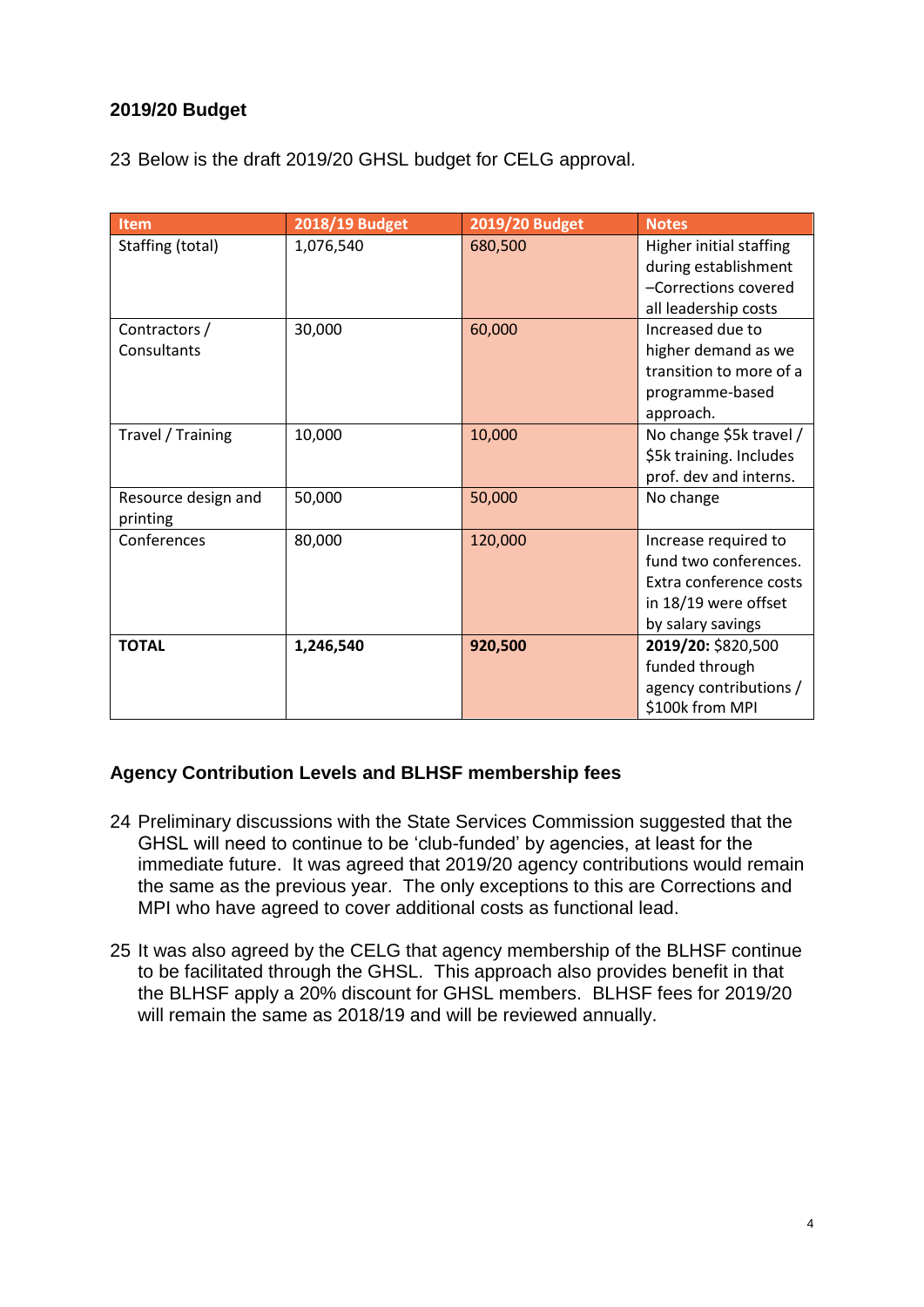26 See the following table for a breakdown of 2019/20 agency contributions. We will contact agencies separately regarding BLHSF fees once we receive confirmation of these.

| <b>Category</b> | <b>Staff Size</b> | <b>GHSL Agency</b><br><b>Contribution</b><br>(annual) | <b>Agencies (by size)</b>                                                                                                                                                                                                                                                                         |
|-----------------|-------------------|-------------------------------------------------------|---------------------------------------------------------------------------------------------------------------------------------------------------------------------------------------------------------------------------------------------------------------------------------------------------|
| <b>XXS</b>      | >100              | \$500                                                 | <b>Ministry for Pacific Peoples</b><br>Ministry for Women<br><b>Serious Fraud Office</b>                                                                                                                                                                                                          |
| <b>XS</b>       | 100-300           | \$2,000                                               | Crown Law<br>Department of Prime Minister and Cabinet<br><b>Education Review Office</b><br>Ministry of Culture and Heritage<br>Ministry of Defence<br><b>Ministry of Transport</b><br><b>New Zealand SIS</b><br><b>State Services Commission</b>                                                  |
| S               | 300-1000          | \$10,500                                              | <b>Government Communications Security Bureau</b><br>Land Information New Zealand<br>Ministry for the Environment<br>Ministry of Foreign Affairs and Trade<br>Ministry of Maori Affairs Te Puni Kokiri<br><b>New Zealand Trade and Enterprise</b><br><b>Statistics New Zealand</b><br>The Treasury |
| <b>SM</b>       | 1000-2500         | \$25,000                                              | Department of Conservation<br>Department of Internal Affairs<br>Fire and Emergency New Zealand<br><b>Housing New Zealand</b><br>Ministry of Health<br><b>New Zealand customs</b><br>New Zealand Transport Agency                                                                                  |
| M               | 2500-4000         | \$45,000                                              | <b>Accident Compensation Corporation</b><br>Ministry for Vulnerable Children Oranga Tamariki<br>Ministry of Business Innovation and Employment<br><b>Ministry of Education</b><br>Ministry of Justice<br>Ministry for Primary Industries*                                                         |
| L               | 4000-6000         | \$55,000                                              | <b>Inland Revenue Department</b>                                                                                                                                                                                                                                                                  |
| <b>XL</b>       | 6000+             | \$66,000                                              | Department of Corrections*<br>Ministry for Social Development<br><b>New Zealand Defence Force</b><br><b>New Zealand Police</b>                                                                                                                                                                    |

**\*** *Contribution amounts are the same as 2018/19 for all agencies except Corrections and MPI. MPI has agreed to an increased contribution for 2019/20 of \$100,000.*